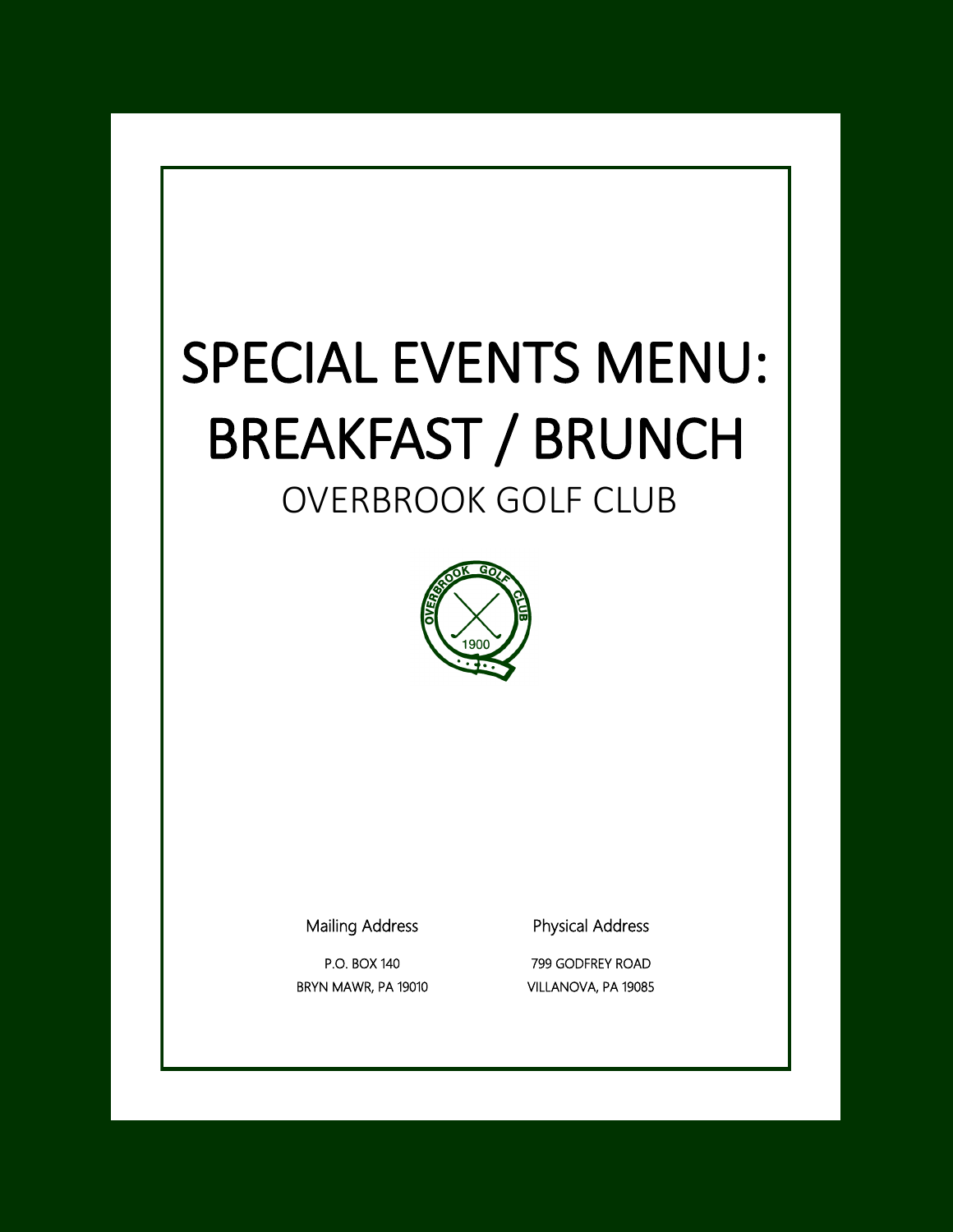## ALL BREAKFAST / BRUNCH PACKAGES INCLUDE:

**Breakfast options include coffee, tea, bottled water, and assorted juices.**

**All prices are per person and are subject to 6% PA sales tax and 20% service charge in lieu of gratuity.**

**An estimated number of guests and menu must be received at least two (2) weeks prior to your affair.**

**A guaranteed number, which is the minimum number that you will be charged, should be received two days before your event.**

**Valet parking and coat room attendant are available upon request, and may be required for an additional fee depending on the season and number of guests.**

**Bar service or beverage stations are available depending on your needs.**

**Parties not hosted by an Overbrook member must have a Club member as a sponsor.**

**Thank you for considering Overbrook and feel free to contact us if you have any questions or require additional information.**

> **Brittany Feuz—Catering & Special Events Manager 610.688.4000 ext. 301 bfeuz@overbrookgolfclub.com**

**Jim Bartorillo—Assistant Manager 610.688.4001 jbart@overbrookgolfclub.com**

**Steve Uyeno—General Manager 610.688.4002 suyeno@overbrookgolfclub.com**

**Stephen Pribish—Executive Chef**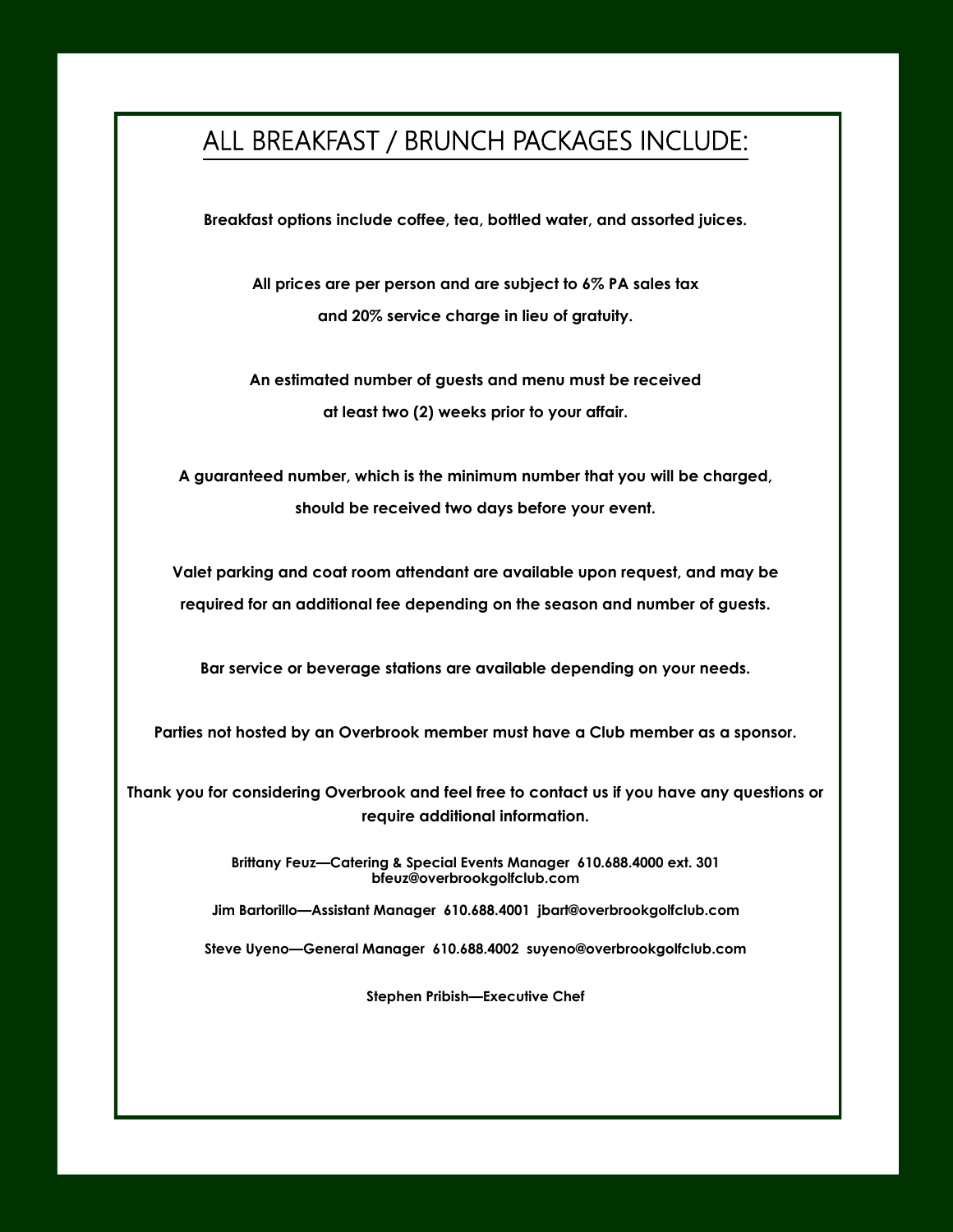### CONTINENTAL BREAKFAST 14.00

**Assorted Breakfast Pastries Yogurt & Granola Seasonal Fruit Display Bagels with Cream Cheese, Jelly, & Butter**

#### BREAKFAST STATION 20.00

**Assorted Breakfast Pastries Scrambled Eggs Home Fried Potatoes Sausage Links Crisp Bacon Yogurt & Granola Seasonal Fruit Display Bagels with Cream Cheese, Jelly, & Butter**

#### BRUNCH STATION 26.00

**Assorted Breakfast Pastries Eggs Benedict or Quiche Home Fried Potatoes French Toast with Syrup Crisp Bacon Sausage Links**

**Mixed Green Salad Bowl with Toppings & Assorted Dressings or Caesar Salad Salmon Fillet with Three Citrus Beurre Blanc or Marinated Grilled Chicken Breast Fresh Vegetable Seasonal Fruit Display**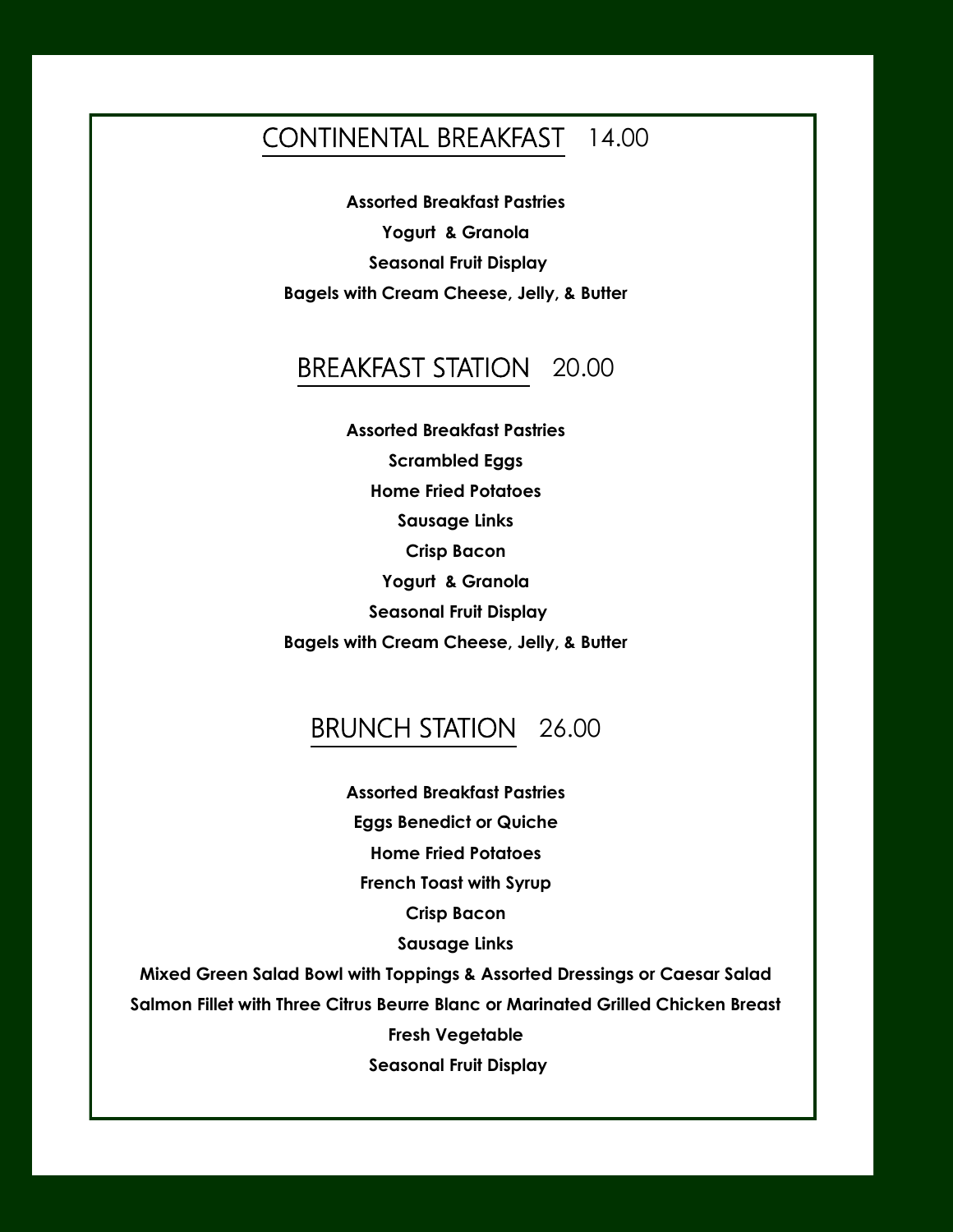# STATION ADD-ONS:

 **Smoked Salmon or Smoked Whitefish 4.00** bagels, cream cheese, onions, capers

#### PASTA:

#### **Penne Primavera 3.00**

seasonal vegetables, olive oil, fresh herbs

 **Cheese Tortellini 3.00** red pepper cream

#### CARVING:

 **Boneless Turkey Breast 3.00** cranberry sauce

 **Honey Baked Ham 4.00** honey dijon mustard

> **Pork Loin 4.00** chimichurri

 **Grilled Sides of Salmon 5.00** three citrus beurre blanc

 **Roasted Beef Sirloin 6.00** au jus

 **Roasted Whole Beef Tenderloin 8.00** horseradish cream

#### DESSERT:

**Assorted Mini Pastries 4.00**